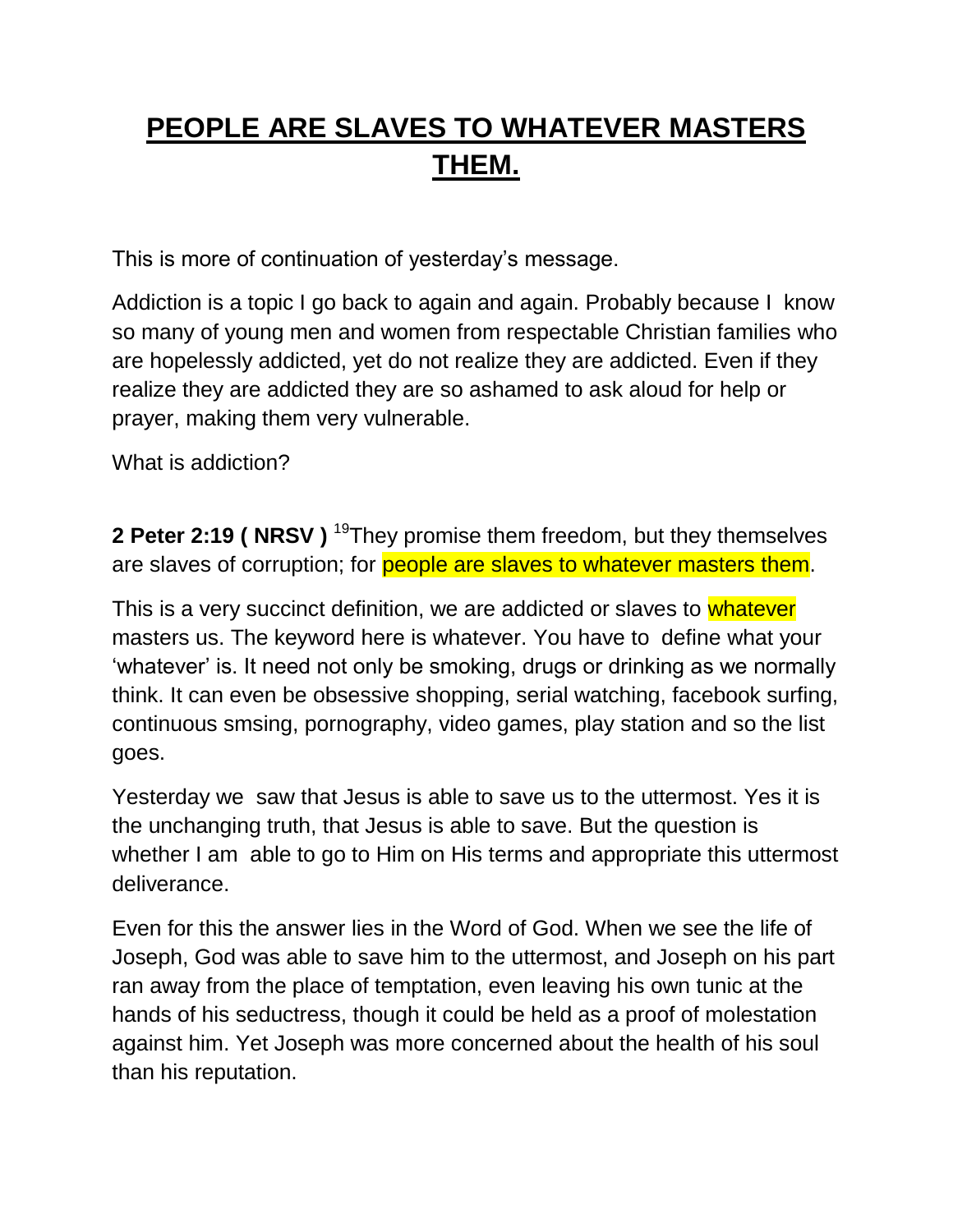Yes my friend there is something that you and I should do, if we have to be saved to the uttermost. We should be careful to leave the place of sin or whatever entices you. Whatever masters you. Do not be soft on yourself. Evaluate your self without any prejudice or justification. Today we live in the world where sin is replaced by preference. If I would prefer a way of life, then it is my choice and not a sin. But going by the Word of God, we know clearly what is sin and what is not. Anything that separates you from the presence of God, will eventually morph into sin.

Jesus was very harsh when He dealt with holiness. It is so sad that nowadays we only speak about grace and grace for sinning and sinning. But what Jesus said can grate in your ears. He was very uncompromising and unflinching when it came to holiness. Listen to this,

Matthew 18:8-9 ( NRSV ) <sup>8</sup>"If your hand or your foot causes you to stumble, cut it off and throw it away; it is better for you to enter life maimed or lame than to have two hands or two feet and to be thrown into the eternal fire. <sup>9</sup>And if your eye causes you to stumble, tear it out and throw it away; it is better for you to enter life with one eye than to have two eyes and to be thrown into the hell<sup>[£](qv://steplinkto1%200000038102/)</sup> of fire.

In the whole Bible, it was only Jesus Christ who spoke about the reality of hell and described hell graphically.

It is for you to decide whether to retain your laptop which sucks you into personal viewing or to lose heaven. I may sound like spoil sport, but the above words are not mine. They are the words of Jesus Himself.

You have to choose whether you are willing to plug out the internet connection when you have to work alone or to deceive yourself saying , "no matter how many times I fall the grace of God will keep wiping me." Beware of such pseudo justification.

If your spot of addiction is a place, change your location of stay and do not go that side. You are cutting off your leg not to walk there or in other words you should not walk in that direction. The same applies with your eyes also. If the object of your addiction is your tv, computer, cellphone, iphone etc